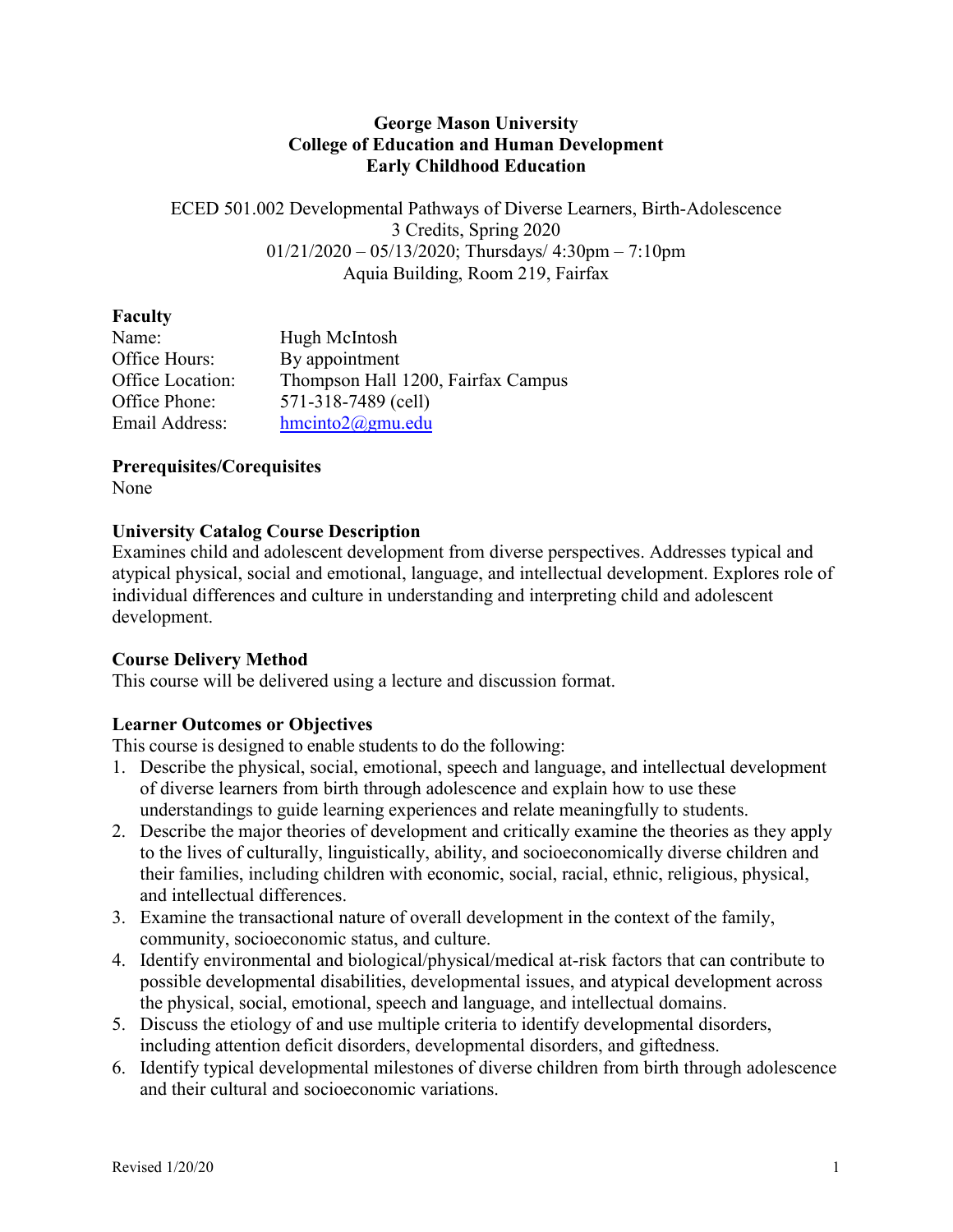- 7. Observe and describe overall development in the physical, intellectual, speech and language, social, and emotional domains as it occurs in natural environments and through play.
- 8. Explain how research is currently documenting children's development across time.
- 9. Exhibit standards of professionalism, ethical standards, and personal integrity in interactions with classmates, the instructor, and others.
- 10. Use writing as an instructional and assessment tool to generate, gather, plan, organize, and to communicate for a variety of purposes; integrate correct written conventions (i.e., grammar, usage, mechanics, and spelling); and format using current APA style.

**Professional Standards –** Virginia Professional Studies Competencies, Virginia Early Childhood Special Education Endorsement Competencies, Virginia Early/Primary Education PreK-3 EPK3 Endorsement Competencies, Interstate Teacher Assessment and Support Consortium (InTASC) Standards, Council of Exceptional Children (CEC) and Division of Early Childhood (DEC) Standards, and National Association for the Education of Young Children (NAEYC) Standards

Upon completion of this course, students will have met the following professional standards:

#### **Virginia Professional Studies Competencies**

Human Growth and Development (Birth Through Adolescence)

#### **CEC Standard Elements**

*CEC 1.1 Beginning special education professionals understand how language, culture, and family background influence the learning of individuals with exceptionalities. CEC 1.2 Beginning special education professionals use understanding of development and individual differences to respond to the needs of individuals with exceptionalities.*

#### **NAEYC Standard Elements**

*NAEYC 1a Knowing and understanding young children's characteristics and needs. NAEYC 1b Knowing and understanding the multiple influences on development and learning.*

#### **Required Textbooks**

American Psychological Association. (2020). *Publication manual of the American Psychological Association* (7th ed.). Washington, DC: Author. ISBN: 9781433832178

Lightfoot, C., Cole, M., & Cole. S. (2018). *The development of children* (8th ed.). New York, NY: Worth. ISBN: 9781464178863

#### **Required Readings**

- Bianco, F., Lombardi, E., Massaro, D., Castelli, I., Valle, A., Marchetti, A., & Lecce, S. (2019). Enhancing advanced theory of mind skills in primary school: A training study with 7-to 8-year-olds. *Infant and Child Development, 28*(6), 1-16. doi:10.1002/icd.2155
- Brink, K. A., Gray, K., & Wellman, H. M. (2019). Creepiness creeps in: Uncanny valley feelings are acquired in childhood. *Child Development, 90,* 1202-1214. doi:10.1111/cdev.12999
- Burns-Nader, S., Scofield, J., & Jones, C. (2019). The role of shape and specificity in young children's object substitution*. Infant and Child Development, 28*(2)*,* 1-18*.*  doi:10.1002/icd.2124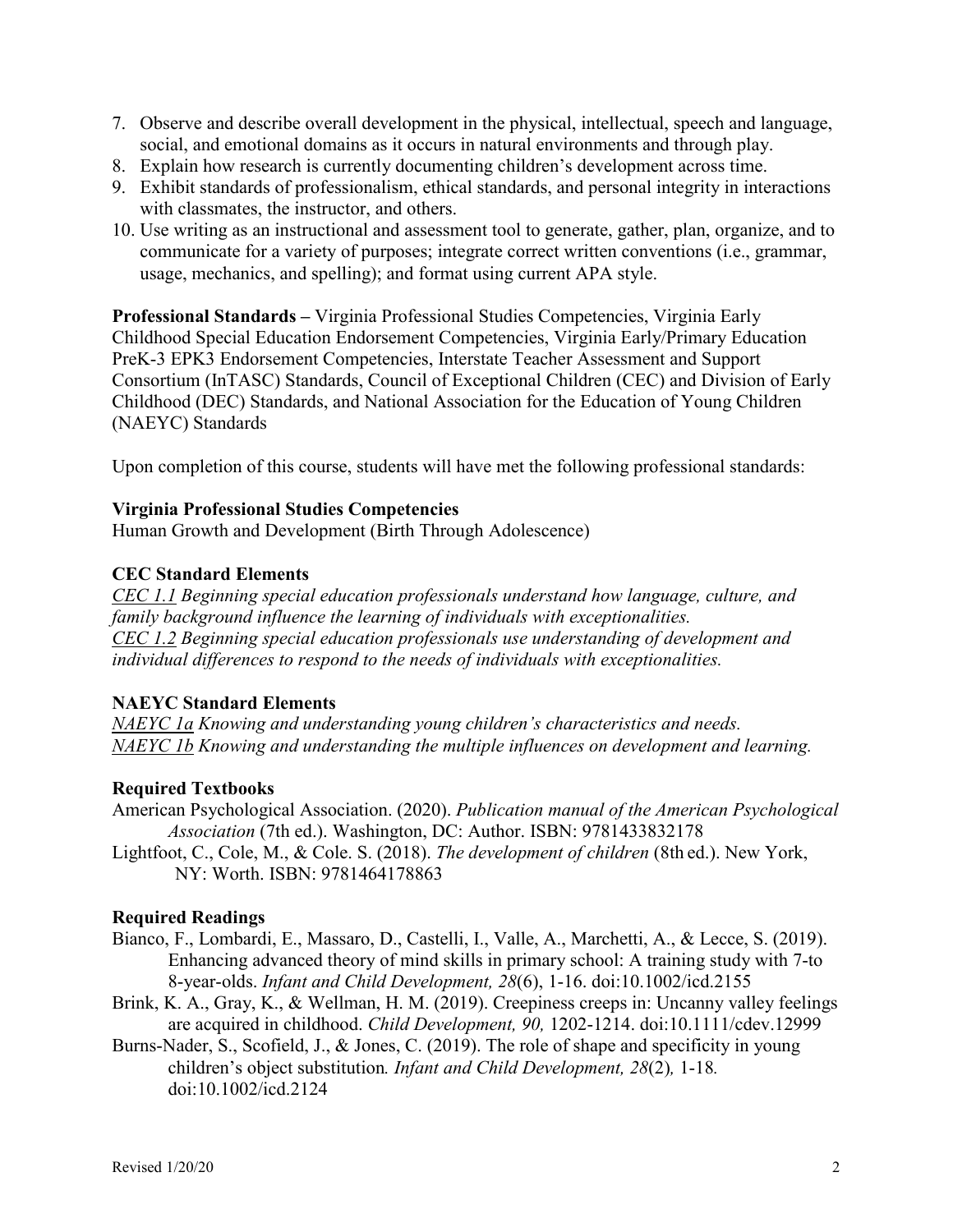- Dillman, J., Gehb, G., Peterlein C. & Schwarzer, G. (2019). Joint visual attention and locomotor experience: A longitudinal study of infants with treated idiopathic clubfoot*. Infant and Child Development, 28*(2), 1-15. doi: 10.1002/icd.2118
- Forma, V., Anderson, D. I., Provasi, J., Soyez, E., Martial, M., Huet, V., Granjon, L., Goffinet, F., & Barbu-Roth, M. (2019). What does prone skateboarding in the newborn tell us about ontogeny of human locomotion? *Child Development, 90*, 1286-1302. doi:10.1111/cdev.13251
- Gámez, P. B., Griskell, H. L., Sobrevilla, Y. N., & Vazquez, M. (2019). Dual language and English-only learners' expressive and receptive language skills and exposure to peers' language. *Child Development, 90*, 471-479. doi:10.1111/cdev.13197
- Leach, J., Howe, N., & DeHart, G. (2019). "Let's make a place where giants live!": Children's communication during play with siblings and friends from early to middle childhood. *Infant and Child Development, 28*(6), 1-17. doi: 10.1002/icd.2156
- Liu, et al. (2019). The unique role of father-child numeracy activities in number competence of very young Chinese children. *Infant and Child Development, 28*(4), 1-16. doi: 10.1002/icd.2135
- Petrenko, A., Kanya, M., Rosinski, L., McKay, E. R., & Bridgett, D. J. (2019). Effects of infant negative affect and contextual factors on infant regulatory capacity: The moderating role of infant sex. *Infant and Child Development, 28(*6*),* 1-18. doi*:* [10.1002/icd.2157](https://doi.org/10.1002/icd.2157)
- Shuwairi, S. M. (2019). Haptic exploration of depicted and real objects by 9-month-old infants. *Infant and Child Development, 28*(2), 1-18. doi:10.1002/icd.2125
- St. John, A. M., & Tarullo, A. R. (2019). Neighbourhood chaos moderates the association of socioeconomic status and child executive functioning. *Infant and Child Development, 28*(6), 1-19. doi: 10.1002/icd.2153

See Class Schedule for selected Position Statements from the Division of Early Childhood Education (DEC) of the Council for Exceptional Children (CEC), and the National Association for the Education of Young Children (NAEYC), National Association for Gifted Children (NACG).

This course also requires reading published journal articles on human development. Example journals include the following: *Early Education and Development*, *Child Development*, and *Human Development*. These and other journals are available on the Mason library website.

## **Course Performance Evaluation**

Students are expected to submit all assignments on time in the manner outlined by the instructor (e.g., Blackboard (Bb), Tk20, hard copy).

| <b>Assignments</b>                                 | <b>Due Date</b> | <b>Points</b> |
|----------------------------------------------------|-----------------|---------------|
| Attendance and Participation                       | Ongoing         | 25            |
| Self-Evaluation<br>$\bullet$                       | May 7           |               |
| <b>Article Annotations</b>                         |                 | 15            |
| Article Annotation $1 - \text{Infant/Toddler}$     | Feb 13          |               |
| Article Annotation $2 -$ Preschool/Early Childhood | Mar 5           |               |
| Article Annotation $3 -$ Middle Childhood          | Apr 9           |               |
| Developmental Milestones                           |                 |               |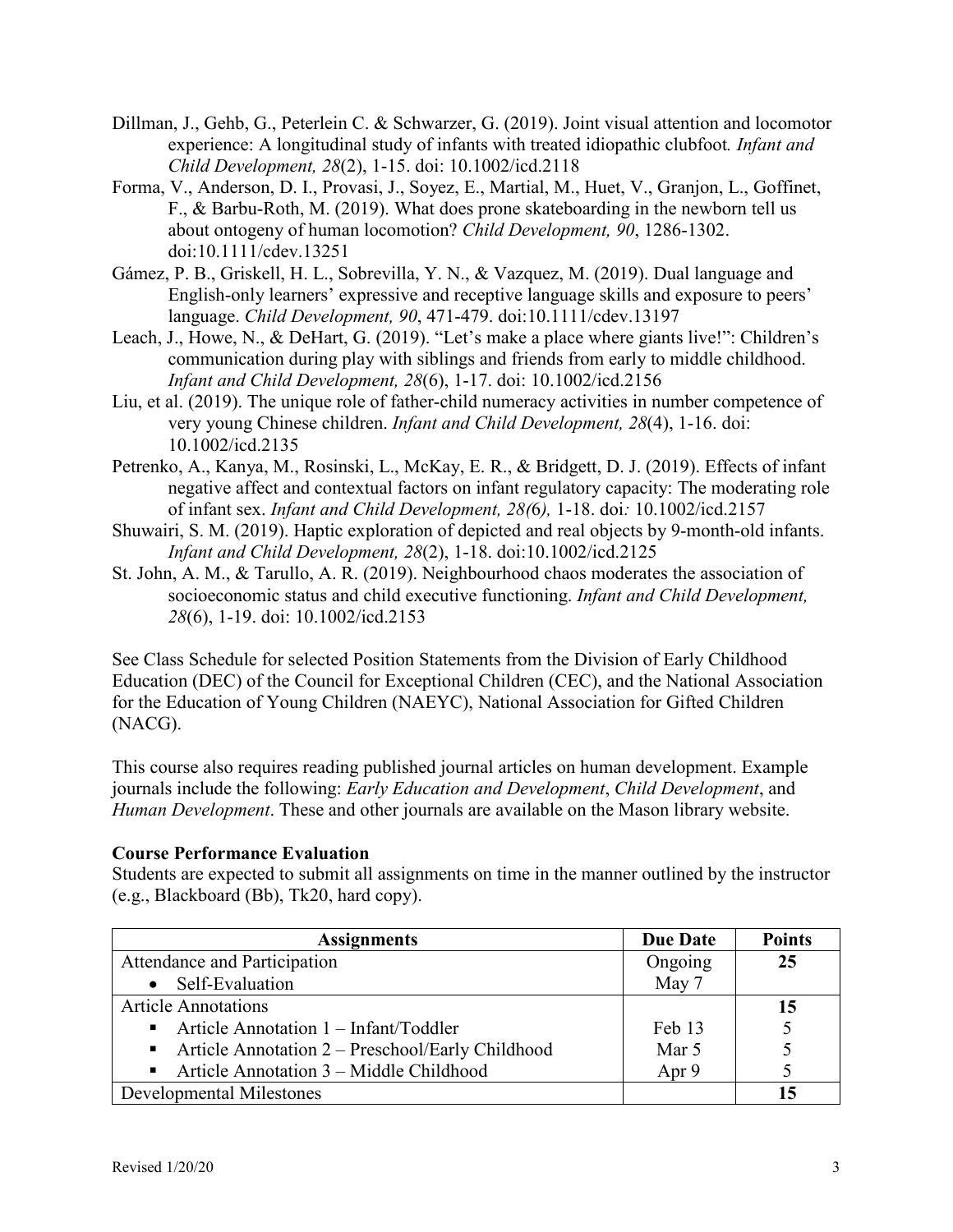| Infant/Toddler                                                 | Feb 27   |                  |
|----------------------------------------------------------------|----------|------------------|
| Preschool/Early Childhood                                      | Mar $26$ |                  |
| Early Elementary/Middle Childhood                              | Apr $30$ |                  |
| Multiple Influences on Young Children's Development Paper      | Apr $16$ | 15 <sup>15</sup> |
| In-Class Adolescent Development and Development of Gifted      | Apr $30$ |                  |
| <b>Students Activity</b>                                       |          |                  |
| Case Study Analysis – Infant/Toddler, Preschool, or Early      | May 7    | 25               |
| Elementary                                                     |          |                  |
| <b>Upload Compiled Multiple Influences on Young Children's</b> | May 7    |                  |
| <b>Development Paper Case Study Analysis to Tk20Case Study</b> |          |                  |
| <b>Analysis to Tk20</b>                                        |          |                  |
| <b>TOTAL</b>                                                   |          | 100              |

#### • **Assignments and/or Examinations**

#### **Article Annotations (15 points, 5 points each)**

Students will explain how research is currently documenting children's development across time. Students will read and annotate three articles. The articles reviewed and prepared for presentation will be provided to students by the course instructor. Students will use the annotation template to document essential elements of the research article and come prepared to share their annotation with a small group. Annotations will include a brief discussion of the primary research question(s), participants, methods, findings, and conclusions. Each member of the small group will emphasize a different developmental domain (e.g., intellectual, socialemotional, physical, or linguistic). Collectively, the presentation and discussion will extend students' understandings of how research is currently documenting children's development across time.

| Infant                         | <b>Toddler/Preschool</b>           | <b>Early Elementary</b>      |
|--------------------------------|------------------------------------|------------------------------|
| Social-Emotional – Petrenko    | Linguistic – Leach et al.          | Intellectual – Bianco et al. |
| et al. $(2019)$ .              | (2019).                            | (2019).                      |
| Physical – Dillman et al.      | Social-emotional – St. John et     | Intellectual – Brink et al.  |
| (2019).                        | al. $(2019)$ .                     | (2019).                      |
| Physical – Forma et al.        | Intellectual – Liu et al. $(2019)$ | Linguistic – Gámez et al.    |
| (2019).                        | Intellectual – Burns-Nader et      | (2019).                      |
| Intellectual – Shuwairi et al. | al. $(2019)$ .                     |                              |
| (2019).                        |                                    |                              |

## **Developmental Milestones (15 points, 5 points each)**

Students will prepare a milestone reference document for infant/toddler, preschool/early childhood, and early elementary/middle childhood. Students will identify the major milestones for each of the following domains: physical, social and emotional, speech and language acquisition, and intellectual/cognitive development. Students will identify developmental progressions using typical age-level ranges. Students will use the course text as the primary resource for this project. Other course resources and scholarly articles may also be used to enhance the milestones document.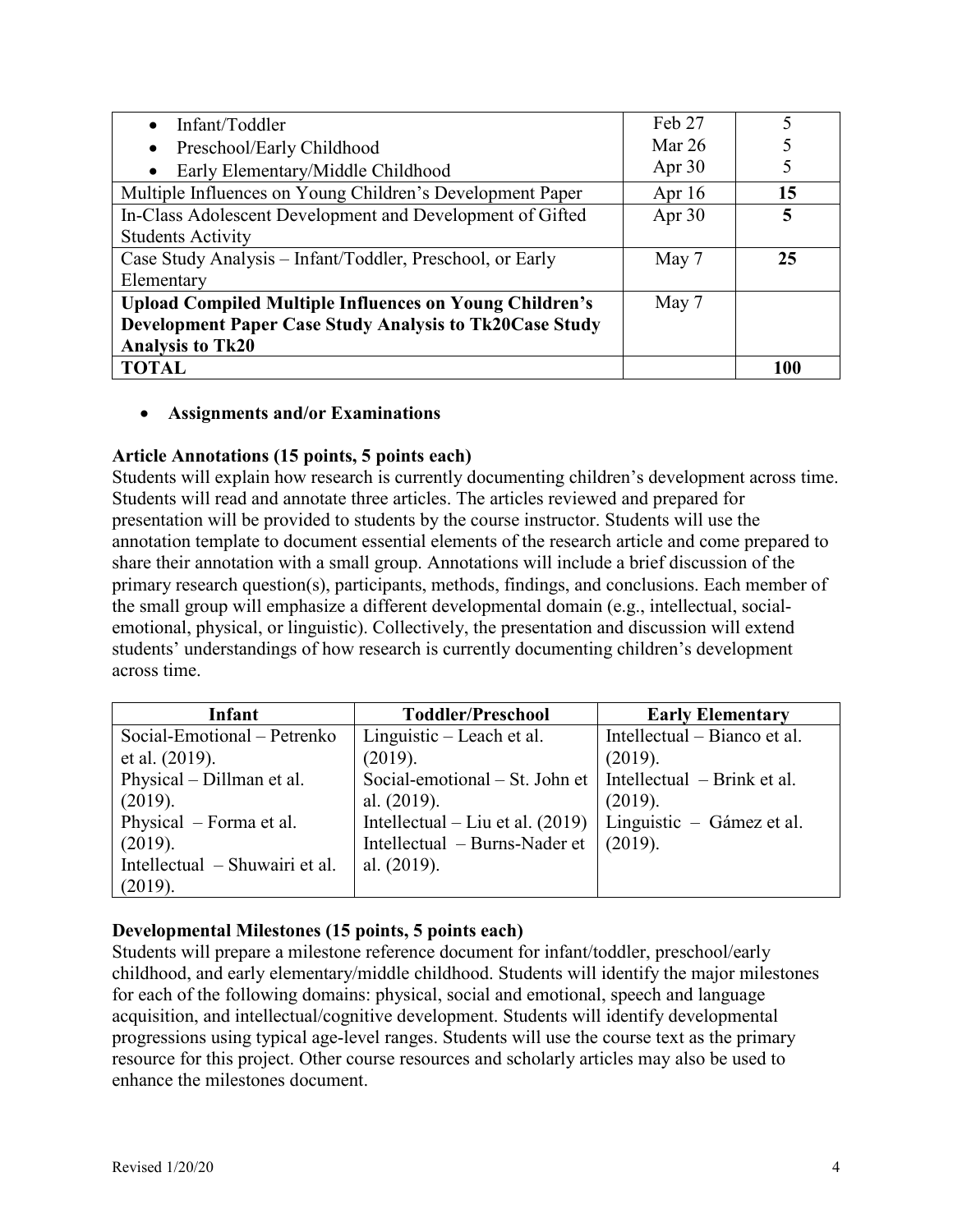## **In-Class Adolescent Development and Development of Gifted Students Activity (5 points)**

Students will complete an in-class activity that shows their understanding of (a) adolescent development and (b) the development of gifted students through adolescence, including developmental issues related to gifted education and the use of multiple criteria to identify gifted students.

## **Multiple Influences on Young Children's Development Paper (15 points)\***

Students will develop a five- to seven-page paper that describes how the following factors may impact child development and learning:

- Family/family structure
- Socio-economic status
- Language and culture
- School
- Community

Students will use in-text citations from the textbook and at least three professional/peer-reviewed articles, book chapters, reports, etc. to support their discussions. Students will include a reference list in APA style.

#### **Case Studies Analysis (25 points)\***

Students will be randomly assigned a video case study from one of three age groups: Infant/Toddler, Preschool, or Early Elementary. They will view the video and then write a paper that discusses the children's unique characteristics and needs and describes at least one developmental theory that supports their analysis of the video vignette.

Part A: Students will describe the child's unique characteristics and needs in relation to relevant developmental milestones. They will cite specific examples observed in the video cases and support their assertions with current research from the course textbook and/or other course materials. They will discuss each of the following areas:

- Physical development,
- Intellectual development,
- Social and emotional development, and
- Speech and language development.

**Part B:** For the case study analysis, candidates will also identify and discuss one major developmental theory that supports their analysis of the video vignette. Accordingly, candidates will respond to the following questions:

• What are the key tenets of the theory?

• How does the theoretical perspective provide insight into the case study analyzed?

Students will use in-text citations and include a reference list formatted in APA style.

**\*Tk20 Upload:** At the end of the semester students will consolidate the **Multiple Influences on Young Children's Development Paper** and the **Case Studies Analysis** into one document and submit the consolidated document to Tk20 through Blackboard.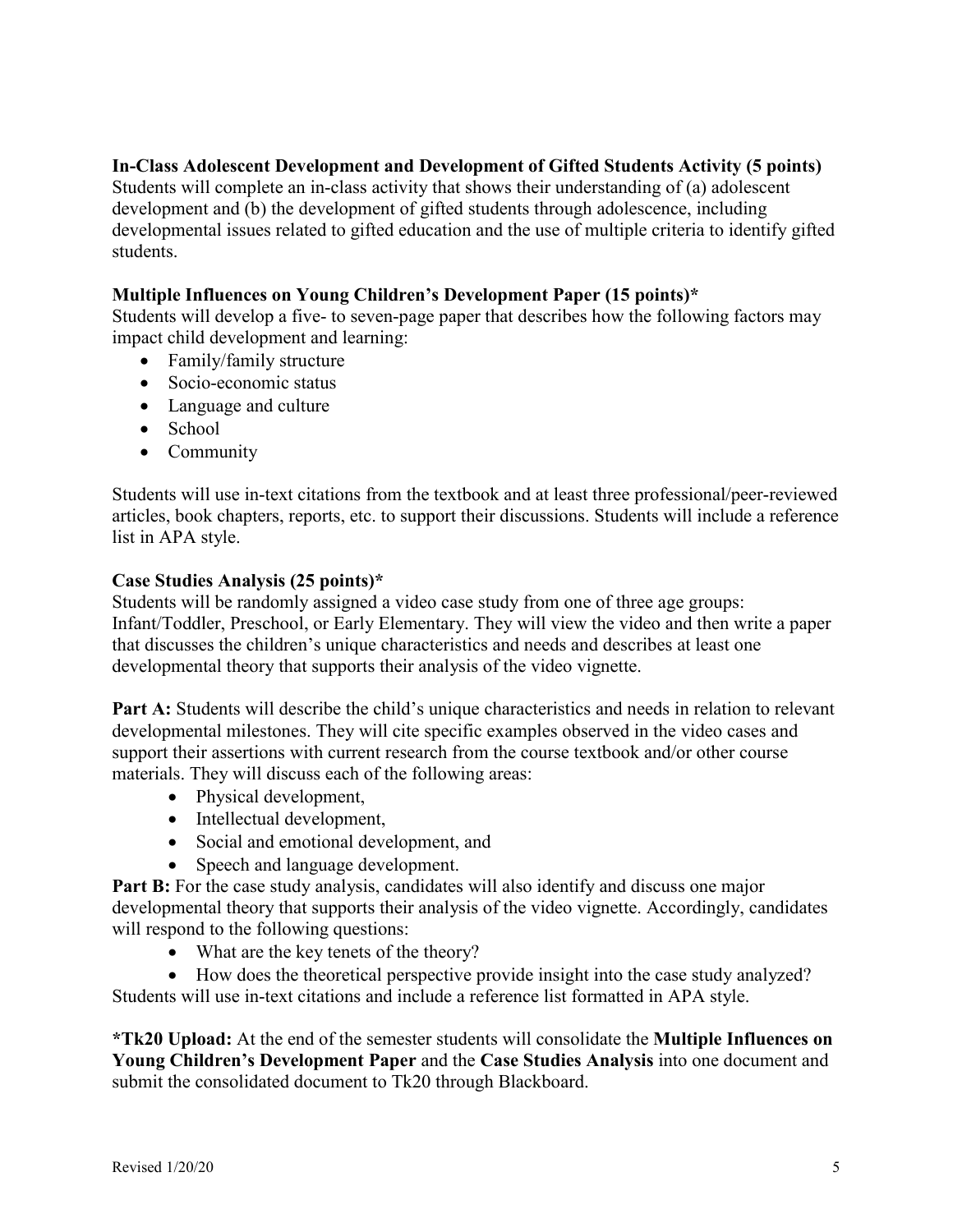# • **Other Requirements**

## **Attendance and Participation (25 points)**

Because active participation and engagement are imperative for optimal learning, preparation for and participation in in-class and online activities will be evaluated based on the following criteria:

- Students attend class, arrive on time, and stay for the entire class period.
- Students use laptops and personal devices for instructional purposes only.
- Students complete readings and prepare for class activities prior to class as evidenced by their ability to discuss and write about the concepts presented and examined in the texts as well as participate fully in related activities.
- Students are actively involved in in-class and online learning experiences as evidenced by (a) participating in all activities, (b) engaging in small- and large-group discussions, (c) completing written work related to the activities, and (d) supporting the participation and learning of classmates.
- Students show evidence of critical reflective thinking through in-class and online discussions, activities, and written reflections.
- Students display professional dispositions at all times while interacting with the instructor and other students.
- Students complete participation activities across the semester that complement the scheduled course topic. Instructors will periodically collect artifacts from the activities. Students in attendance and who actively engage in the learning experience will receive credit for their efforts. Graded participation activities are not announced and are implemented at the discretion of the instructor.
- Students submit attendance and participation self-evaluation.

## **Written Assignments**

All formal written assignments will be evaluated for content and presentation. The American Psychological Association, Seventh Edition (APA) style will be followed for all written work. All written work unless otherwise noted must be completed on a word processor and should be proofread carefully. (Use spell check!) If students are not confident of their own ability to catch errors, they should have another person proofread their work. When in doubt, they should check the APA manual. Students may consult the Writing Center for additional writing support. Students will do the following:

- 1. Present ideas in a clear, concise, and organized manner. (Avoid wordiness and redundancy.)
- 2. Develop points coherently, definitively, and thoroughly.
- 3. Refer to appropriate authorities, studies, and examples to document where appropriate. (Avoid meaningless generalizations, unwarranted assumptions, and unsupported opinions.)
- 4. Use correct capitalization, punctuation, spelling, and grammar.
- 5. Type the paper with double spacing, indented paragraphs, 1-inch margins all around, and 12-point Times New Roman font.
- **Grading**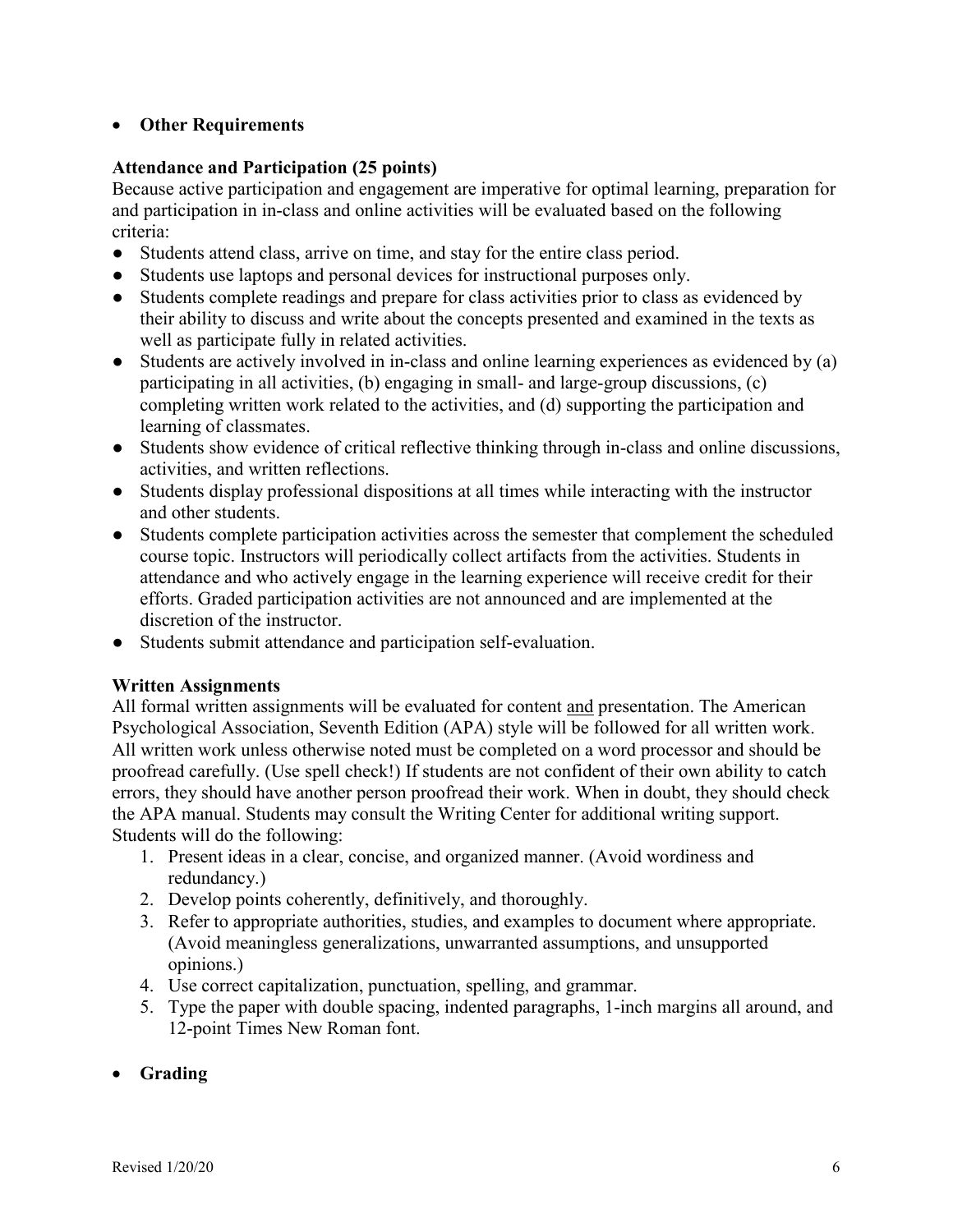$A = 95-100$   $A = 90-94$   $B = 87-89$   $B = 80-86$   $C = 70-79$   $F = 70$ Incomplete (IN): This grade may be given to students who are passing a course but who may be unable to complete scheduled coursework for a cause beyond reasonable control.

All CEHD students are held to the university grading policies as described in the Academic Policies section of the current catalog, which can be accessed at [http://catalog.gmu.edu.](http://catalog.gmu.edu/) Those students seeking Virginia initial teaching licensure must earn a B- or better in all graduate licensure coursework.

# **Professional Dispositions**

Students are expected to exhibit professional behaviors and dispositions at all times. See [https://cehd.gmu.edu/students/policies-procedures/.](https://cehd.gmu.edu/students/policies-procedures/)

| Date           | <b>Topics</b>                                         | <b>Assignments &amp; Readings Due</b> |  |  |
|----------------|-------------------------------------------------------|---------------------------------------|--|--|
| Week 1         | Introductions                                         | Lightfoot et al., Chapter 1           |  |  |
| <b>Jan. 23</b> |                                                       |                                       |  |  |
|                | <b>Syllabus and Assignments Review</b>                |                                       |  |  |
|                |                                                       |                                       |  |  |
|                | <b>Studying Human Development</b>                     |                                       |  |  |
|                | <b>Historical beliefs</b><br>$\bullet$                |                                       |  |  |
|                | • Grand and modern theories of                        |                                       |  |  |
|                | development                                           |                                       |  |  |
|                | • Methods to study development                        |                                       |  |  |
| Week 2         | Biological and Cultural Foundations of                | Lightfoot et al., Chapters 2, 3       |  |  |
| <b>Jan. 30</b> | Development                                           |                                       |  |  |
|                | Development in the context of culture                 | <b>DEC Position Statement: Low</b>    |  |  |
|                | Development in the context of family<br>$\bullet$     | Birth Weight, Prematurity, and        |  |  |
|                | Biological/physical/medical factors that<br>$\bullet$ | <b>Early Intervention</b>             |  |  |
|                | contribute to development                             |                                       |  |  |
|                |                                                       |                                       |  |  |
|                | Prenatal Development and Birth                        |                                       |  |  |
|                | The prenatal period<br>٠                              |                                       |  |  |
|                | Maternal conditions and teratogens<br>٠               |                                       |  |  |
|                | Etiology of developmental disorders<br>$\bullet$      |                                       |  |  |
|                | The newborn                                           |                                       |  |  |
| Week 3         | Infancy: The First Three Months                       | Lightfoot et al., Chapter 4           |  |  |
| Feb. 6         | Brain development<br>$\bullet$                        |                                       |  |  |
|                | Theories of early development                         |                                       |  |  |

# **Class Schedule**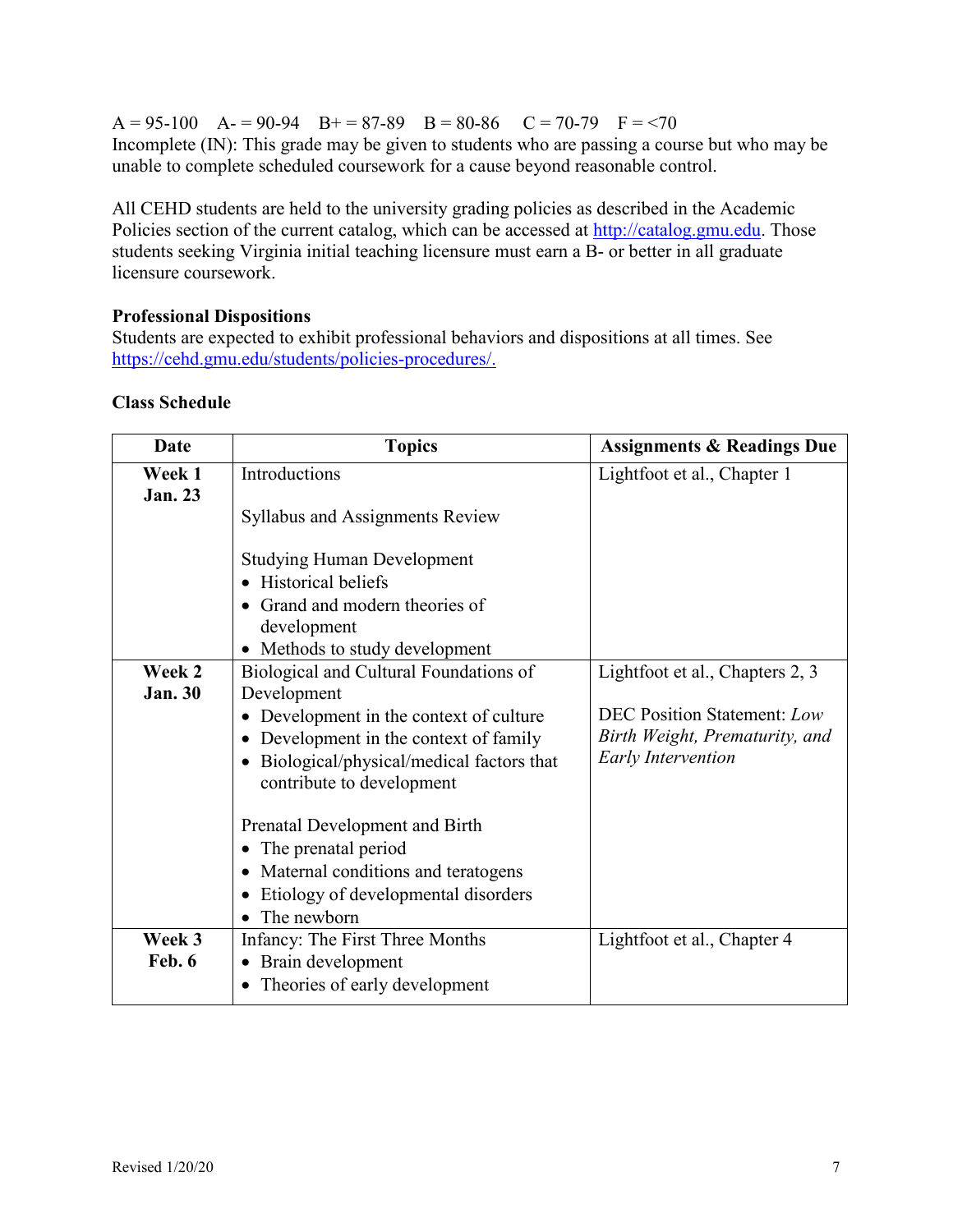| <b>Date</b>    | <b>Topics</b>                                                               | <b>Assignments &amp; Readings Due</b> |
|----------------|-----------------------------------------------------------------------------|---------------------------------------|
| Week 4         | Infancy: Physical and Cognitive/Intellectual                                | Lightfoot et al., Chapter 5           |
| <b>Feb. 13</b> | Development                                                                 |                                       |
|                | • Physical growth and brain development                                     | Infant/Toddler Select Article         |
|                | • Fine and gross motor development                                          | Reading                               |
|                | • Cognitive/intellectual development                                        |                                       |
|                | • Attention and memory                                                      | Due to Bb - Article                   |
|                | Selecting appropriate resources                                             | <b>Annotation 1: Infant/Toddler</b>   |
| Week 5         | Infancy: Social and Emotional Development                                   | Lightfoot et al., Chapter 6           |
| <b>Feb. 20</b> | Infant emotions                                                             |                                       |
|                | • Relationships                                                             |                                       |
|                | Communication                                                               |                                       |
|                | Guide learning experiences<br>$\bullet$                                     |                                       |
| Week 6         | Early Childhood: Speech and Language                                        | Lightfoot et al., Chapter 7           |
| Feb. 27        | Acquisition                                                                 |                                       |
|                | • Phonological, semantic, grammar, and                                      | Due to Bb - Developmental             |
|                | pragmatic development                                                       | <b>Milestones: Infant/Toddlers</b>    |
|                | Theories of language acquisition                                            |                                       |
| Week 7         | Early Childhood: Physical and                                               | Lightfoot et al., Chapter 8           |
| Mar. 5         | Cognitive/Intellectual Development                                          |                                       |
|                | Theories of development<br>$\bullet$                                        | <b>NAGC Position Statement:</b>       |
|                | Physical growth and health<br>$\bullet$                                     | Redefining Giftedness for a           |
|                | New Century: Shifting the<br>• Fine and gross motor development<br>Paradigm |                                       |
|                | • Cognitive/intellectual development,                                       |                                       |
|                | including students with                                                     | Preschool/Early Childhood             |
|                | disabilities/disorders and those who are                                    | <b>Select Article Reading</b>         |
|                | gifted                                                                      |                                       |
|                |                                                                             | Due to Bb - Article                   |
|                |                                                                             | <b>Annotation 2:</b>                  |
|                |                                                                             | <b>Preschool/Early Childhood</b>      |
| Mar. 9-15      | No class – Spring break                                                     |                                       |
| Week 8         | Early Childhood: Social and Emotional                                       | Lightfoot et al., Chapter 9           |
| <b>Mar. 19</b> | Development                                                                 |                                       |
|                | • Identity and moral development                                            | <b>NAGC Position Statement:</b>       |
|                | • Developmentally appropriate expectations                                  | <b>Nurturing Social and</b>           |
|                | for self-regulation and behavior                                            | <b>Emotional Development of</b>       |
|                | Nurturing social and emotional                                              | Gifted Children                       |
|                | development, including children with                                        |                                       |
|                | disabilities/disorders and those who are                                    |                                       |
|                | gifted                                                                      |                                       |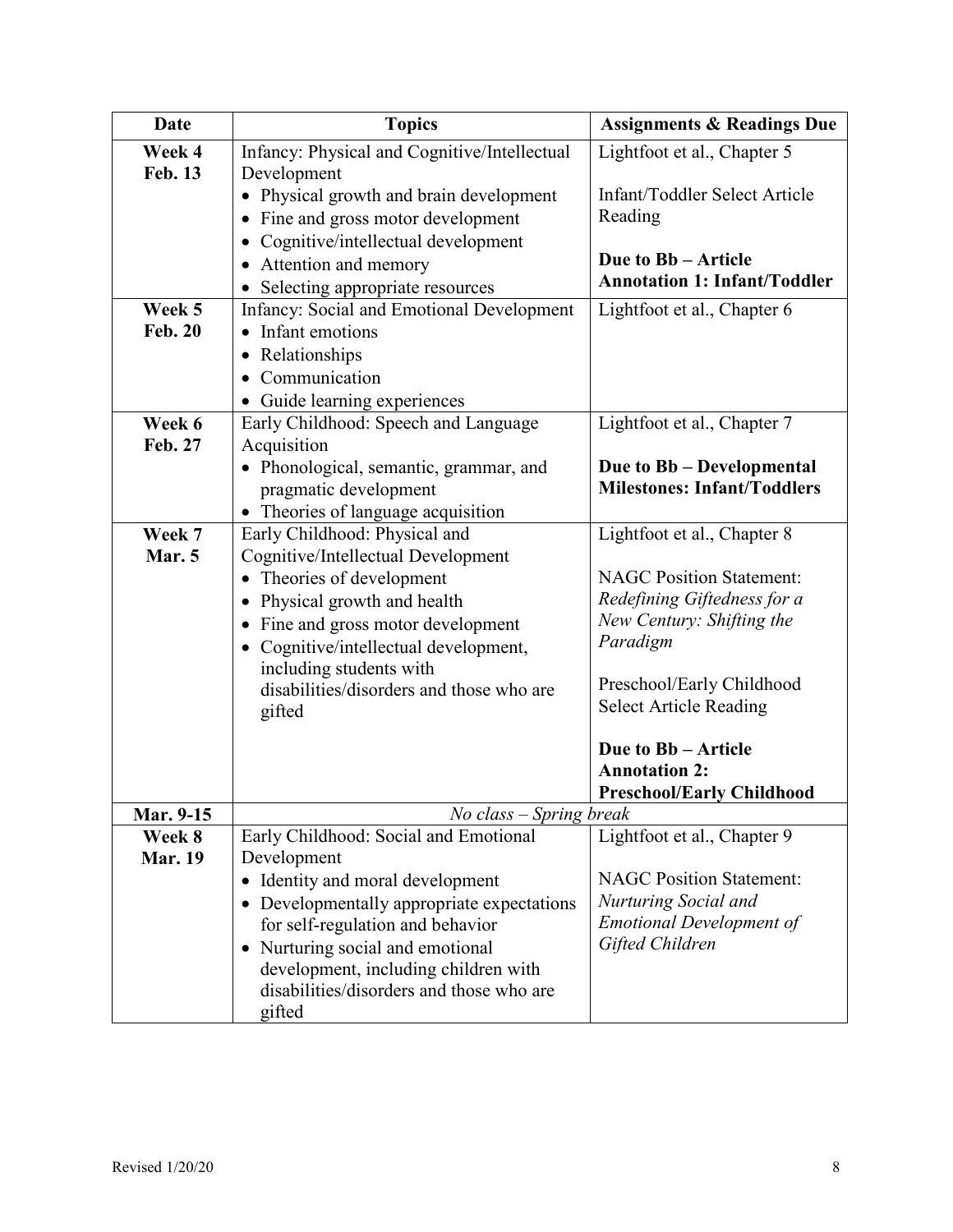| <b>Date</b>              | <b>Topics</b>                                                                                                                                                                                                                                                                                                                                                                                                                                | <b>Assignments &amp; Readings Due</b>                                                                                                                                                                                                                  |
|--------------------------|----------------------------------------------------------------------------------------------------------------------------------------------------------------------------------------------------------------------------------------------------------------------------------------------------------------------------------------------------------------------------------------------------------------------------------------------|--------------------------------------------------------------------------------------------------------------------------------------------------------------------------------------------------------------------------------------------------------|
| Week 9<br><b>Mar. 26</b> | Applying Development to Learning<br>Experiences<br>• Meeting the needs of culturally,<br>linguistically, and socioeconomically<br>diverse and ability-diverse children and<br>their families<br>• Selecting culturally and linguistically<br>appropriate resources<br>Guiding learning experiences and making<br>them meaningful to students, including<br>students with developmental<br>disabilities/disorders and those who are<br>gifted | <b>NAEYC Position Statement:</b><br>Developmentally Appropriate<br>Practice in Early Childhood<br>Programs Serving Children<br>From Birth Through Age 8<br>Due to Bb - Developmental<br><b>Milestones: Preschool/Early</b><br><b>Childhood</b>         |
| Week 10<br>Apr. 2        | Family, Cultural, and Community Contexts<br>of Development<br>• Parenting and development<br>• Communities and culture influence on<br>development<br>The role of media on early development                                                                                                                                                                                                                                                 | Lightfoot et al., Chapter 10                                                                                                                                                                                                                           |
| Week 11<br>Apr. 9        | Middle Childhood: School as a Context for<br>Development<br>• School readiness<br>Addressing developmental<br>disabilities/disorders, giftedness, and<br>developmental differences in schools                                                                                                                                                                                                                                                | Lightfoot et al., Chapter 12<br>Early Elementary/Middle<br>Childhood Select Article<br>Reading<br>Due to Bb - Article<br><b>Annotation 3: Early</b><br><b>Elementary/Middle</b><br><b>Childhood</b>                                                    |
| Week 12<br>Apr. 16       | Middle Childhood: Physical and<br>Cognitive/Intellectual Development<br>Theories of development<br>٠<br>Individual differences, including<br>$\bullet$<br>disabilities/disorders and giftedness<br>Using multiple criteria to identify gifted<br>$\bullet$<br>students, including measuring IQ                                                                                                                                               | Lightfoot et al., Chapter 11<br><b>NAGC Position Statement:</b><br>Identifying and Serving<br>Culturally and Linguistically<br>Diverse Gifted Students<br>Due to Bb – Multiple<br><b>Influences on Young</b><br><b>Children's Development</b><br>Paper |
| Week 13<br>Apr. 23       | Middle Childhood: Social & Emotional<br>Development<br>Theories of development<br>Moral development<br>$\bullet$<br>• Parental and peer influence                                                                                                                                                                                                                                                                                            | Lightfoot et al., Chapter 13                                                                                                                                                                                                                           |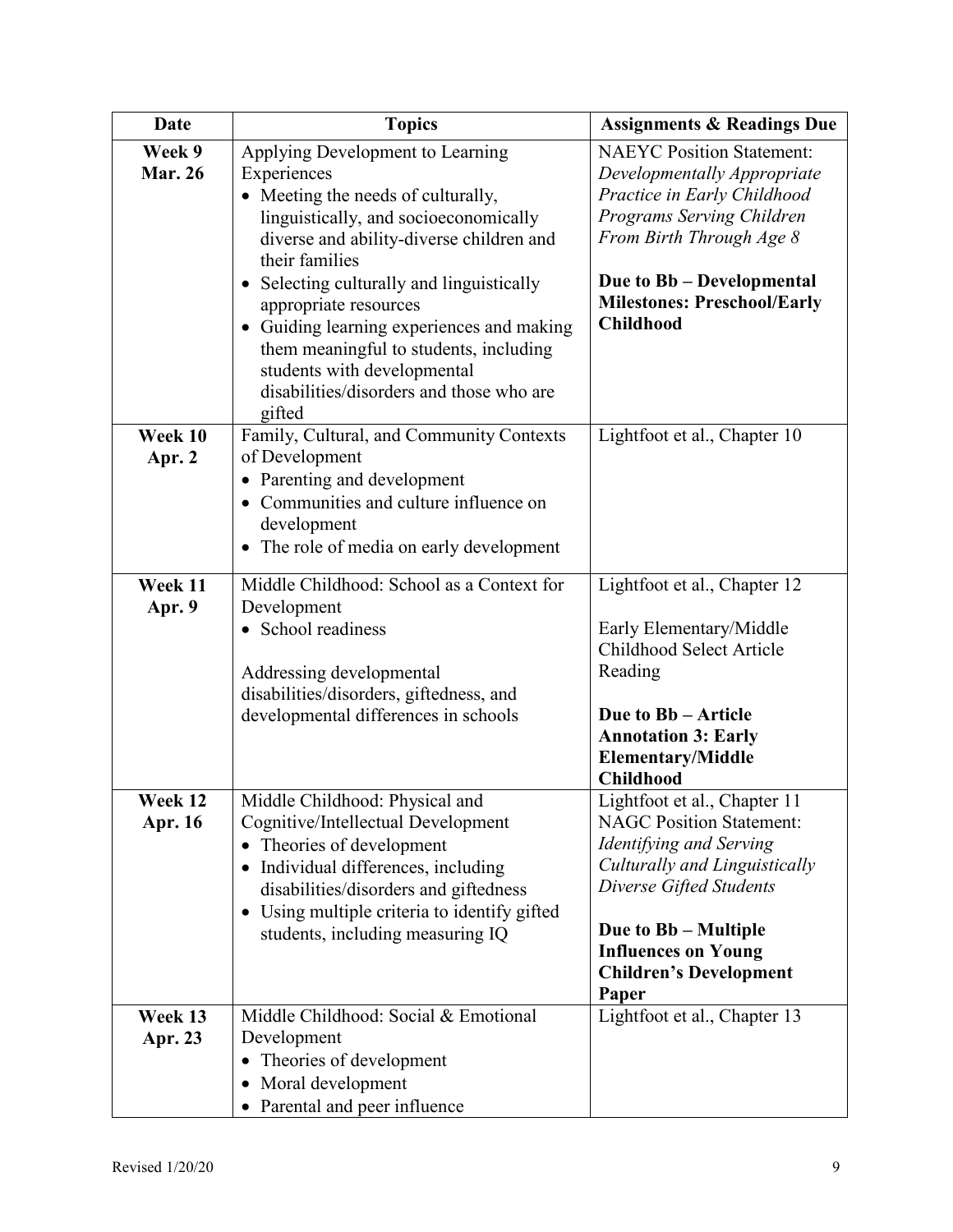| Date                      | <b>Topics</b>                                                                                                              | <b>Assignments &amp; Readings Due</b>                                                                                                 |
|---------------------------|----------------------------------------------------------------------------------------------------------------------------|---------------------------------------------------------------------------------------------------------------------------------------|
| Week 14<br><b>Apr. 30</b> | Adolescence: Physical and<br>Cognitive/Intellectual Development                                                            | Lightfoot et al., Chapters 14, 15                                                                                                     |
|                           | • Theories of development<br>Puberty and physical development<br>• Moral development                                       | Due to Bb – Developmental<br><b>Milestones: Early</b><br><b>Elementary/Middle</b><br><b>Childhood</b>                                 |
|                           | Adolescence: Social and Emotional<br>Development<br>• Regulating emotions<br>• Parent and peer relationships<br>• Identity | Due to Bb by the end of class<br>- In-Class Adolescent<br>Development and<br><b>Development of Gifted</b><br><b>Students Activity</b> |
| May 5                     | Reading Day                                                                                                                |                                                                                                                                       |
| Week 15<br>May 7          | Exam Period – No class meeting                                                                                             | Due to Bb - Attendance and<br><b>Participation Self-Evaluation</b><br>Due to Bb – Case Study<br><b>Analysis</b>                       |
|                           |                                                                                                                            | <b>Upload Case Study Analysis</b><br>to Tk20<br>Last day to submit late<br>assignments                                                |

Note: Faculty reserves the right to alter the schedule as necessary, with notification to students.

## **Core Values Commitment**

The College of Education and Human Development is committed to collaboration, ethical leadership, innovation, research-based practice, and social justice. Students are expected to adhere to these principles: [http://cehd.gmu.edu/values/.](http://cehd.gmu.edu/values/)

## **GMU Policies and Resources for Students**

#### *Policies*

- Students must adhere to the guidelines of the Mason Honor Code (see [https://catalog.gmu.edu/policies/honor-code-system/\)](https://catalog.gmu.edu/policies/honor-code-system/).
- Students must follow the university policy for Responsible Use of Computing (see [https://universitypolicy.gmu.edu/policies/responsible-use-of-computing/\)](https://universitypolicy.gmu.edu/policies/responsible-use-of-computing/).
- Students are responsible for the content of university communications sent to their Mason email account and are required to activate their account and check it regularly. All communication from the university, college, school, and program will be sent to students **solely** through their Mason email account.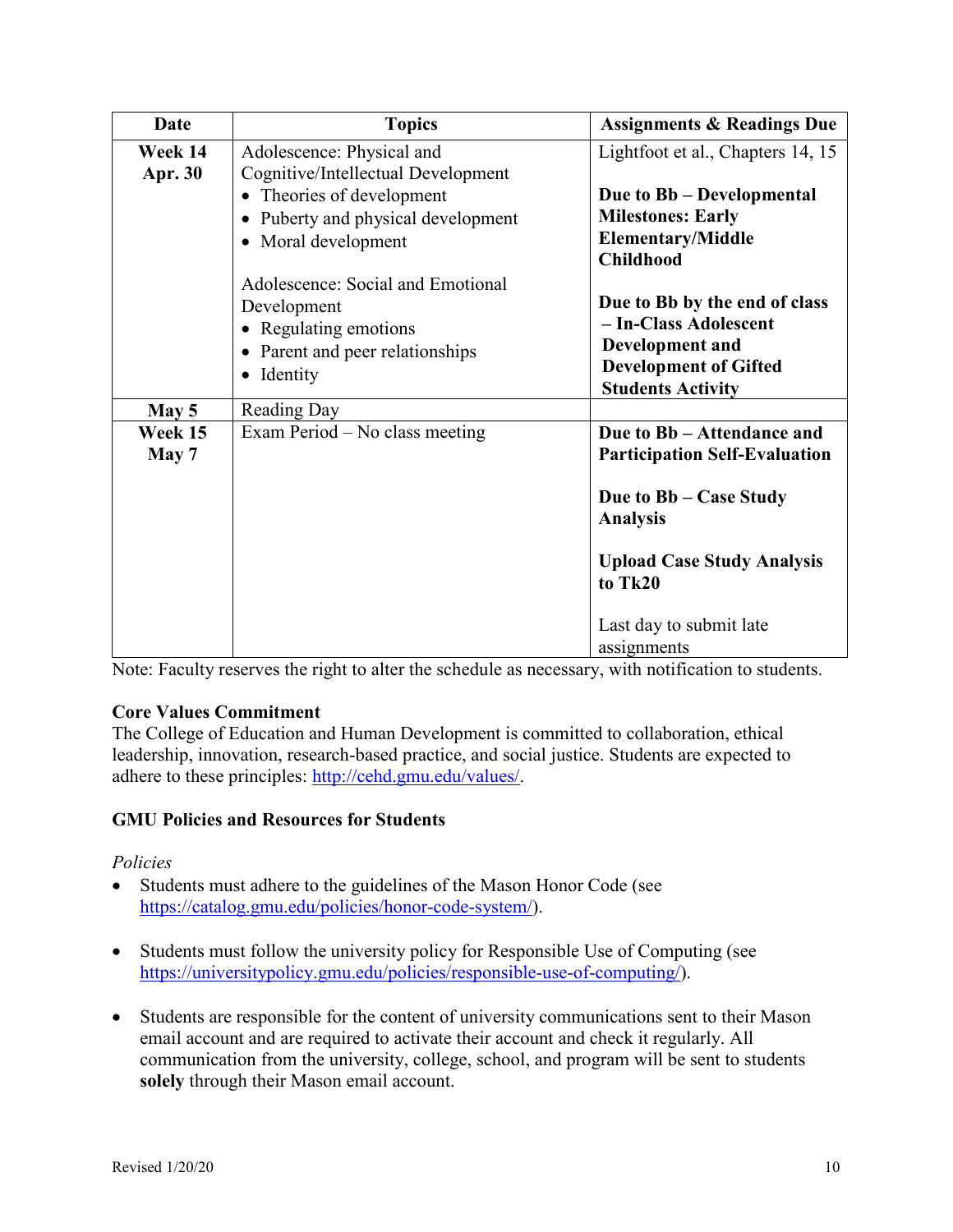- Students with disabilities who seek accommodations in a course must be registered with George Mason University Disability Services. Approved accommodations will begin at the time the written letter from Disability Services is received by the instructor (see [http://ds.gmu.edu/\)](http://ds.gmu.edu/).
- Students must follow the university policy stating that all sound emitting devices shall be silenced during class unless otherwise authorized by the instructor.

#### *Campus Resources*

- Support for submission of assignments to Tk20 should be directed to [tk20help@gmu.edu](mailto:tk20help@gmu.edu) or [https://cehd.gmu.edu/aero/tk20.](https://cehd.gmu.edu/aero/tk20) Questions or concerns regarding use of Blackboard should be directed to [https://its.gmu.edu/knowledge-base/blackboard-instructional](https://its.gmu.edu/knowledge-base/blackboard-instructional-technology-support-for-students/)[technology-support-for-students/.](https://its.gmu.edu/knowledge-base/blackboard-instructional-technology-support-for-students/)
- For information on student support resources on campus, see [https://ctfe.gmu.edu/teaching/student-support-resources-on-campus.](https://ctfe.gmu.edu/teaching/student-support-resources-on-campus)

**Notice of mandatory reporting of sexual assault, interpersonal violence, and stalking:** As a faculty member, I am designated as a "Responsible Employee," and must report all disclosures of sexual assault, interpersonal violence, and stalking to Mason's Title IX Coordinator per University Policy 1202. If you wish to speak with someone confidentially, please contact one of Mason's confidential resources, such as Student Support and Advocacy Center (SSAC) at 703- 380-1434 or Counseling and Psychological Services (CAPS) at 703-993-2380. You may also seek assistance from Mason's Title IX Coordinator by calling 703-993-8730, or emailing [titleix@gmu.edu.](mailto:titleix@gmu.edu)

**For additional information on the College of Education and Human Development, please visit our website: [http://cehd.gmu.edu.](http://cehd.gmu.edu/)**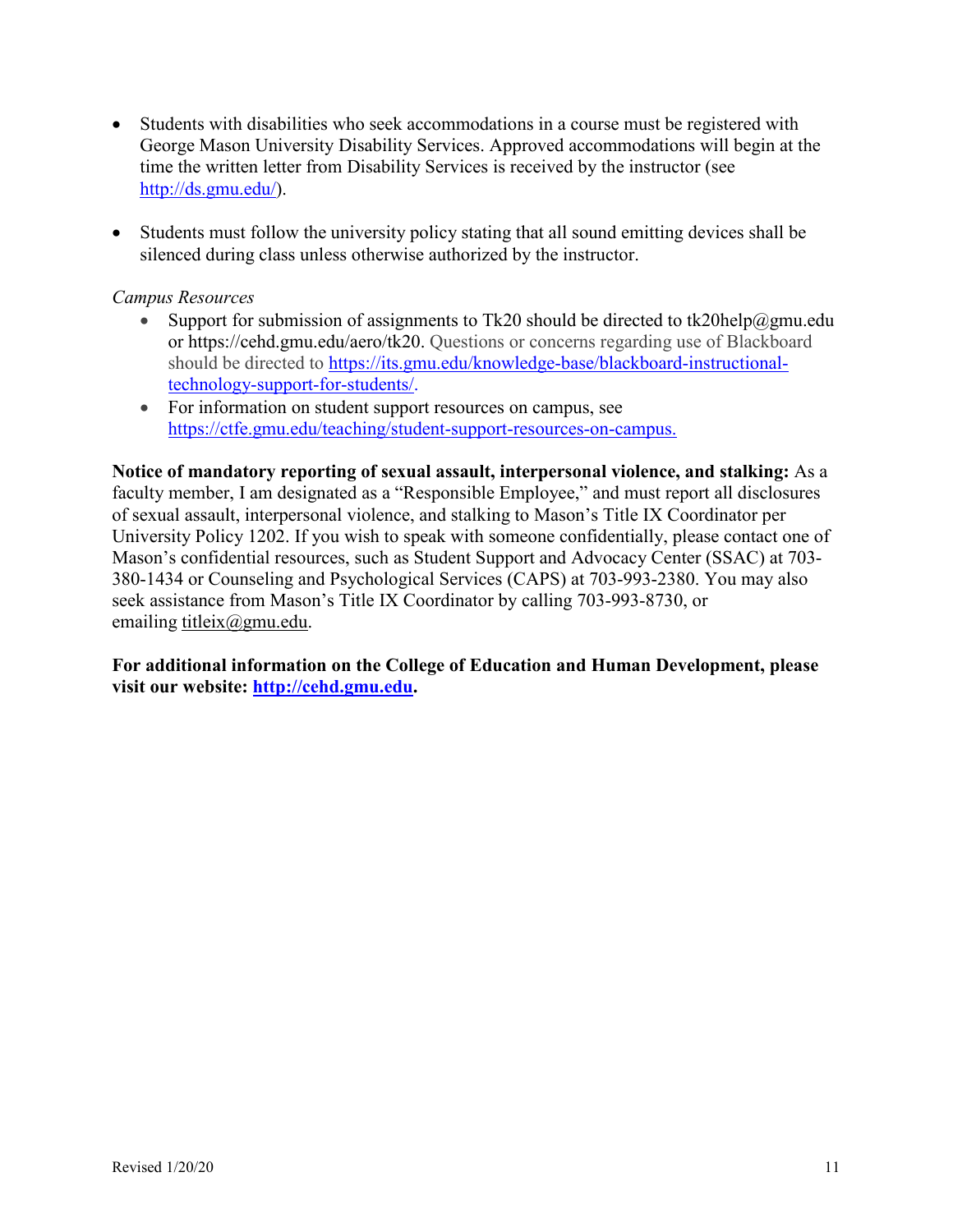# **Evaluation Guides**

| <b>Multiple Influences on Young Children's Development</b> |                  |                       |                    |                      |
|------------------------------------------------------------|------------------|-----------------------|--------------------|----------------------|
|                                                            | <b>Exceeds</b>   | <b>Meets</b>          | <b>Approaches</b>  | <b>Does Not Meet</b> |
| <b>CEC 1.1</b>                                             | Student          | Student discussed     | Student attempted  | Student did not      |
| Understand                                                 | provided         | socio-cultural        | to describe        | show                 |
| how language,                                              | discussion that  | contexts that         | multiple           | knowledge of         |
| culture, and                                               | met              | influence a child's   | influences that    | the multiple         |
| family                                                     | expectations     | development and       | may impact         | influences that      |
| background                                                 | and reflected    | learning, including   | children's         | may impact           |
| influence the                                              | complex          | family,               | development and    | children's           |
| learning of                                                | understanding    | socioeconomic status, | learning.          | development          |
| individuals                                                | of the           | language, culture,    | However, student   | and learning.        |
| with                                                       | interaction      | school, and           | did not accurately |                      |
| exceptionalities                                           | between          | community.            | discuss            |                      |
|                                                            | children's       |                       | influencers on     |                      |
| <b>NAEYC1b</b>                                             | social-cultural  |                       | children's         |                      |
| Knowing and                                                | context and      |                       | development.       |                      |
| understanding                                              | their individual |                       |                    |                      |
| the multiple                                               | learning and     |                       |                    |                      |
| influences on                                              | developmental    |                       |                    |                      |
| development                                                | variations.      |                       |                    |                      |
| and learning                                               |                  |                       |                    |                      |